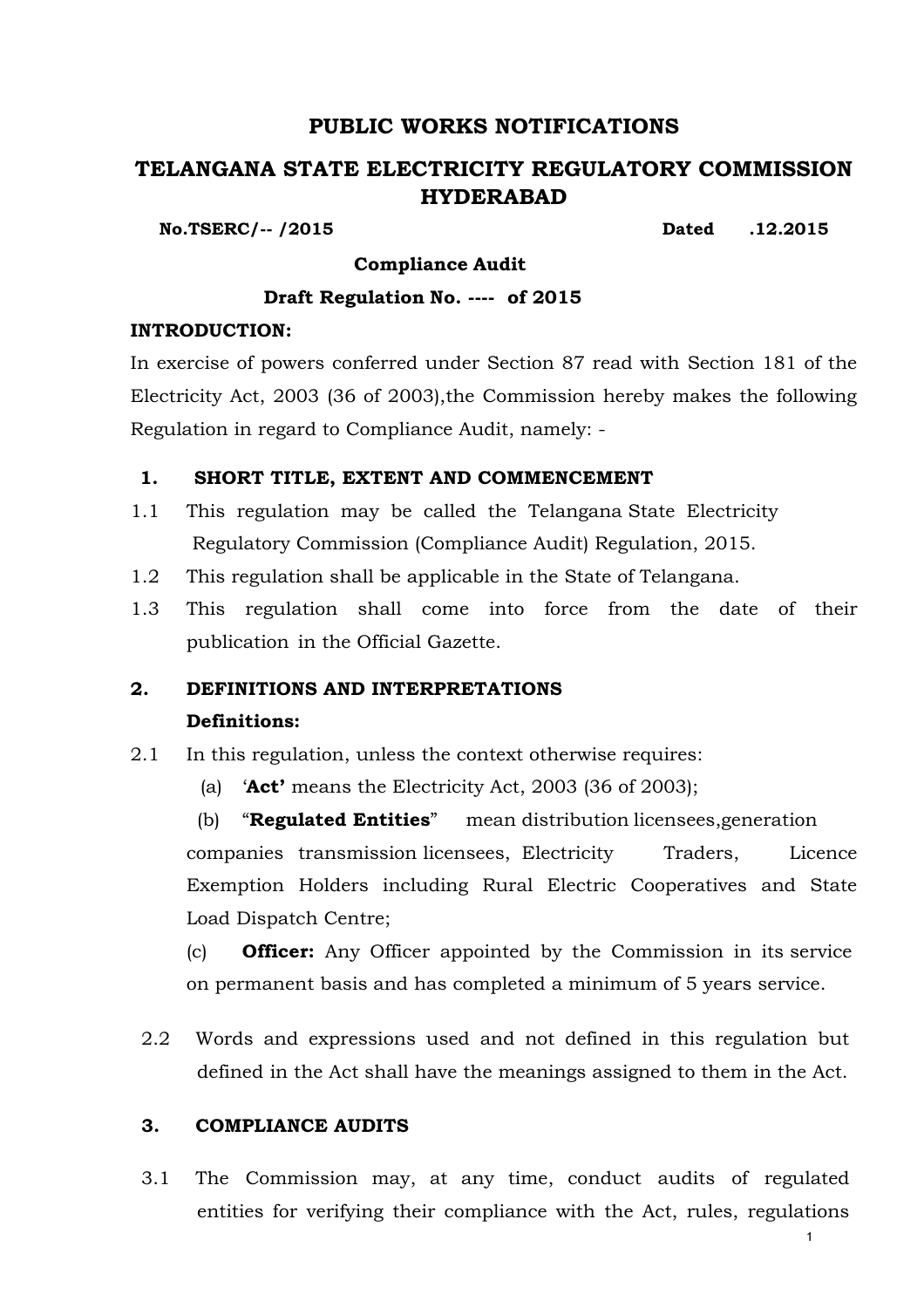made thereunder, orders and directions issued by the Commission.

- 3.2 The Commission may, by order, empanel consultants/auditors required to assist the Commission in the discharge of these functions on the terms and conditions as deemed fit.
- 3.3. The Commission may either appoint consultants/ auditors empanelled with it for an audit or go through the process of fresh selection, if required for a specific need.
- 3.4 The Commission may also consider the single source selection of consultants/auditors in exceptional cases where it is appropriate duly mentioning the reasons for such single source selection.
- 3.5 The Commission before initiating an audit will frame the terms of reference which will detail out the specific outputs that are to be provided by the Consultant / Auditor in relation to the task, the timeframe in which the task has to be completed and other terms relevant to the task.
- 3.6 The Commission shall assign, through an Order, the specific task of audit to the consultant / auditor based on the terms of reference framed by it before the audit of the regulated entity starts.

#### **4**. **REQUIREMENTS OF CONSULTANT / AUDITOR**

Consultants/auditors shall provide professional, objective, and impartial advice and at all times hold the Commission's interests paramount, without any consideration for future work, and that in providing advice they avoid conflicts with other assignments and their own corporate interests. Consultants / auditors shall not be hired for any assignment that would be in conflict with their prior or current obligations to other clients, or that may place them in a position of being unable to carry out the assignment in the best interest of the Commission. Without limitation on the generality of the foregoing, Consultants / auditors shall be engaged keeping in view the circumstances set forth below:

(i) A consultant or an auditor engaged for a particular audit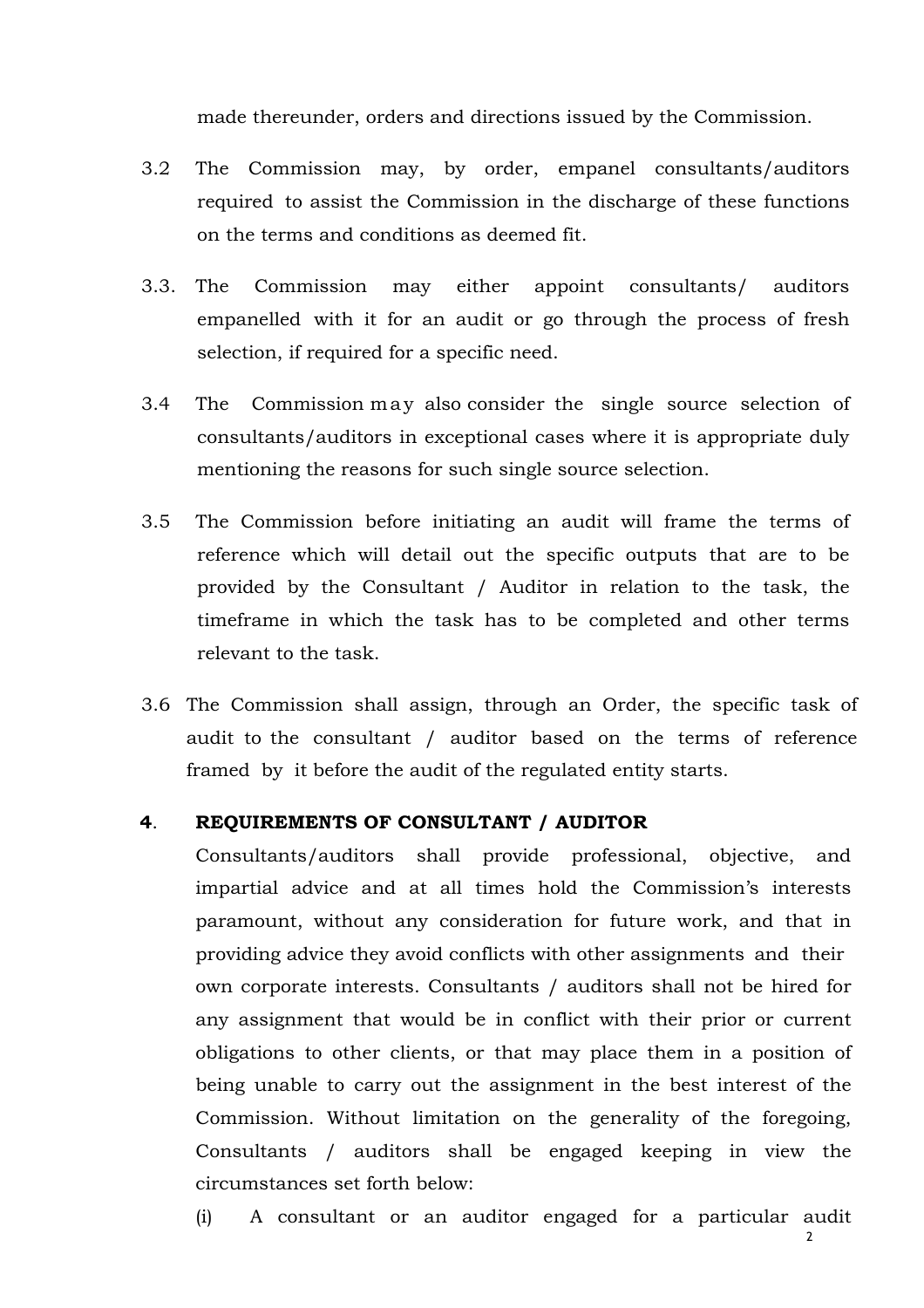must not hold office or have a commercial or any other interest in the regulated entity for a period of five (5) years preceding the engagement by the Commission.

- (ii) While conducting an audit, the consultant or auditor would be expected to do so honestly, fairly, professionally, independently and objectively and exercise a standard of skill, care and diligence that would be reasonable to expect of a person who is skilled, and who has substantial experience, in the provision of services the same as or similar to those to be provided by the auditor.
- (iii) The selected consultant or auditor would be required to provide a written declaration to the Commission that he has no conflict of interest while performing the tasks and functions assigned to him under this regulation nor by its nature, may be in conflict with another assignment of the consultant or auditor.
- (iv) The prospective consultant/auditor, as far as possible, shall have proper and relevant qualification to handle the specified job.

(v) Notwithstanding any other matter contained in this regulation, the Commission may appoint an Officer, as defined in this regulation, as auditor to carry out assigned duties. The Commission, as far as possible, will ensure to appoint an Officer who has not worked in regulated entities in the past.

#### **5. EXPENSES**

- (i) All expenses of, and incidental to, any audit made under this regulation shall be paid by the Commission and thereafter such expenses shall be defrayed by the regulated entity in favour of the Commission **within thirty (30) days of the claim**.
- (ii) The regulated entity shall be permitted to claim the said expenses as follows –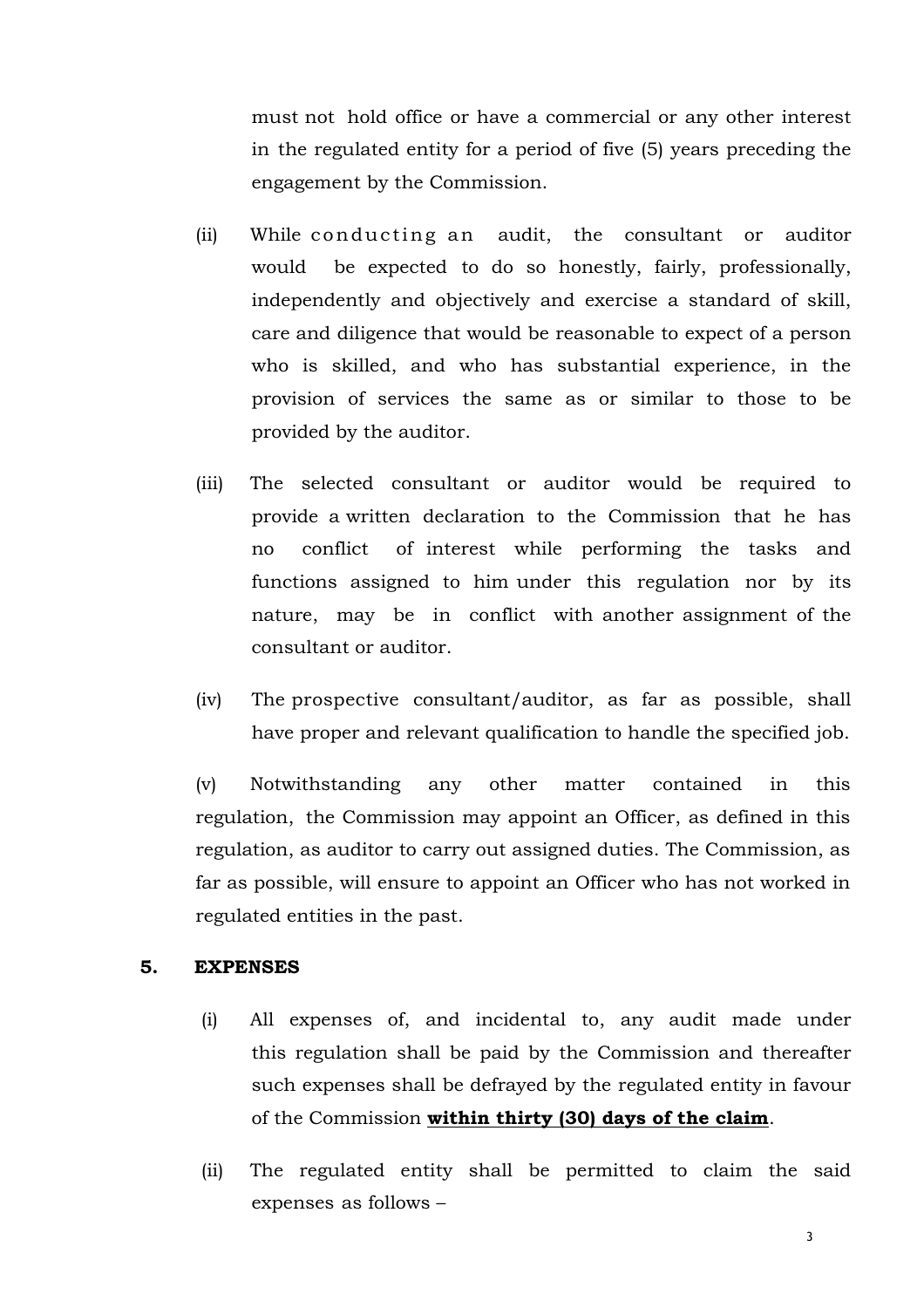- (a) Distribution licensees or transmission licensees may claim the said expenses as part of their Administrative & Trueup of relevant year ;
- (b) Generation companies may claim the said expenses while filing application for determination of tariff;
- (c) Electricity Traders may claim the said expenses as increase in trading margin with the approval of Commission.
- (d) State Load Despatch Centre may claim the said expenses as pass through in its fee and charges proposal in accordance with the regulation on fee and charges.
- (e) License exemption holders may be charged a special one time charge to recover expenses associated with the audit related to license exemption holder.

Provided however, in case as a result of compliance audit the Regulated entity if found guilty of non-compliance to the Act/Rules & Regulations made thereunder, orders and directions issued by the Commission and where such non-compliance results in imposition of penalty through proceedings under Section 142, all the costs related to such audit, shall be borne by the Regulated entity itself and shall not be permitted to be claimed as expenses

(iii) If the Commission appoints one of its officer as auditor under para 4(v) above, no expenses shall be charged to regulated entities.

### **6. METHODOLOGY**

6.1 The consultant / auditor may, at any time, and shall, on being directed so to do by the Commission, cause an inspection to be made, by one or more of his officers, of any regulated entity and his books of account, registers and other documents in its custody, and to investigate into the affairs of the regulated entity in a manner as deemed fit by the Commission.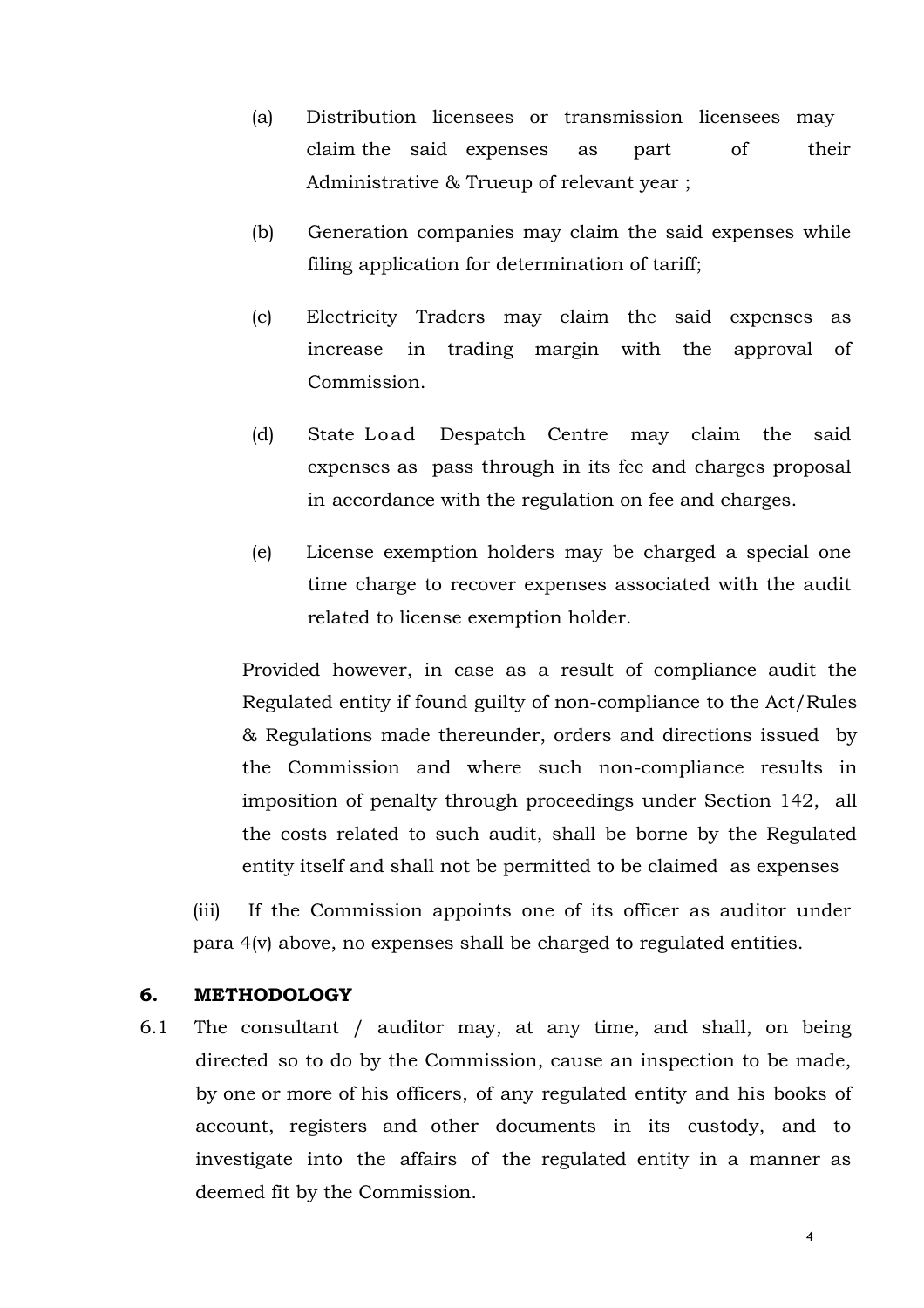Provided that the regulated entity shall be given a reasonable advance notice in writing of such inspection and / or investigation.

- 6.2 It shall be the duty of every regulated entity, to produce before the consultant / auditor, all such books of account, registers and other documents and to furnish him with any statement and information relating to the affairs of the regulated entity, as the said consultant / auditor may require of him within such time as the said consultant / auditor may intimate in writing in this behalf.
- 6.3 The consultant / auditor shall collect sufficient amount of evidence to document the work performed and to serve as the basis for the conclusions reached during the course of the audit. The information gathered will be generally through:

a) *Data Requests* - The primary method of obtaining data shall be through data requests to the concerned regulated entity. The data obtained through data requests could include financial and operational information, procedures manuals, organization charts, reports, email and voice mail records, and studies. The data may be obtained either electronically or as paper documents ( depending upon the requirement ).

b) *Site Visits* – The consultant / auditor shall conduct Site visits to ensure accurate interpretation of the information provided by the concerned regulated entity. The consultant / auditor shall inter alia collect materials on-site, observe processes, and offer an opportunity to conduct face-to-face interviews, as relevant to the audit.

- c) *Interviews*  The consultant / auditor may conduct interviews in person and over the phone.
- d) As the data are collected from the regulated entity under audit, the consultant / auditor shall compile and analyze the data. The consultant / auditor shall analyze information gathered from multiple sources, including filings made before the Commission by such regulated entity, as well as from public records. Advanced analysis may require the creation of complex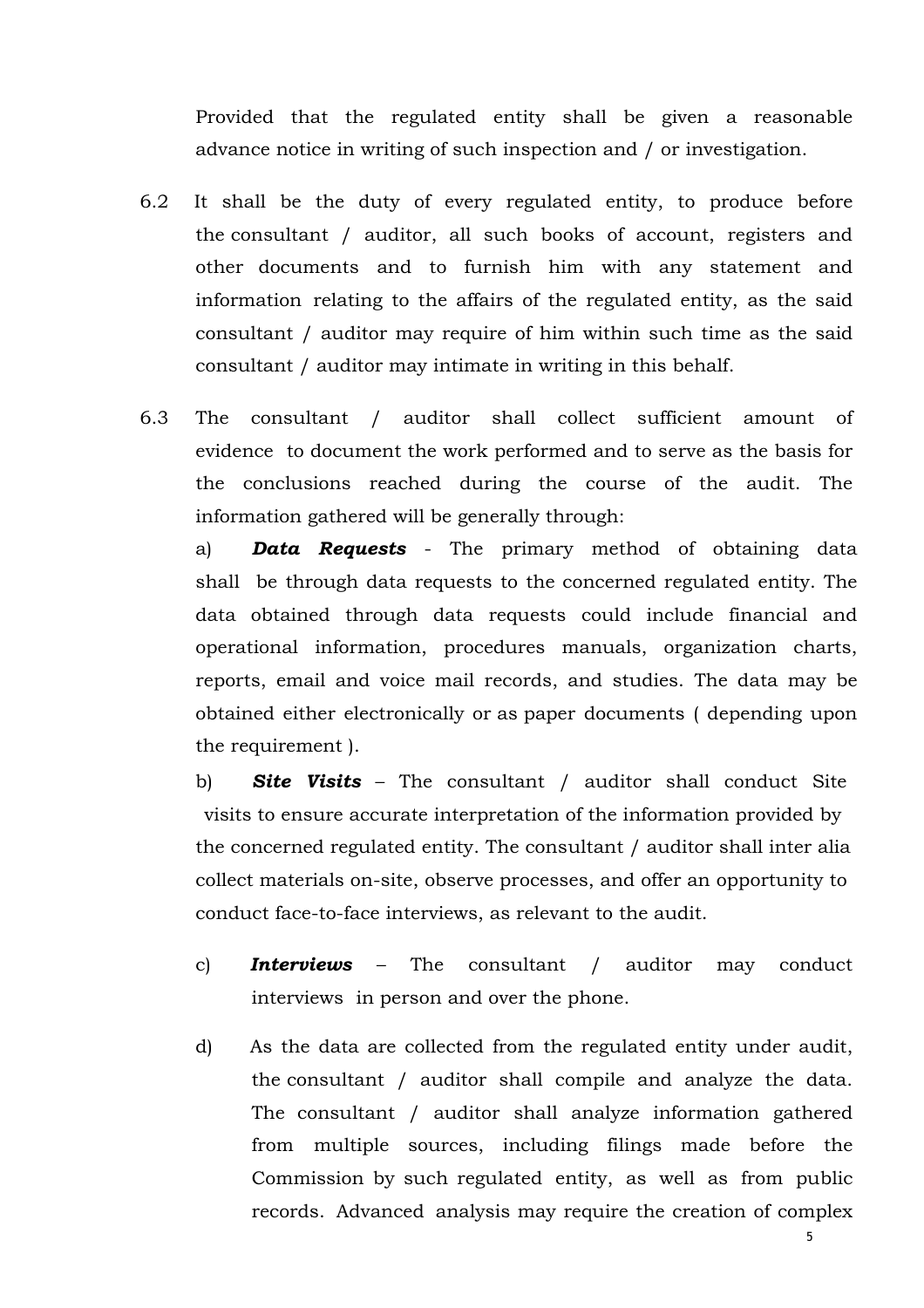spreadsheets and databases, and the use of sampling to test for potential non-compliance of the Act**,** rules**,** regulations made thereunder, orders and directions issued by the Commission.

- e) *Third party complaints*  Areas of non-compliance may also be identified through third party complaints, for example, customer complaints.
- 6.4 The consultant / auditor will be required to provide full reports to the Commission, which shall contain, as a minimum:
	- a) A description of the reporting scope and methodology, which should include all matters specified in the terms of reference.
	- b) A description of the systems and procedures that have been established to comply with regulatory obligations, including the identification of relevant documentation and responsible positions.
	- c) A discussion of how compliance is managed, addressing generic compliance issues and any specific issues identified for that report.
	- d) Details of any non-compliance identified and the actions being undertaken by the regulated entity to rectify them, and an assessment of the adequacy of the actions.
- 6.5 The report shall include a statement, signed by the auditor, which states that:

a) The terms of reference have been complied with by the consultant / auditor in making findings and in preparing the report; and

b) The report reflects the professional opinion of the auditor.

- 6.6 The consultant / auditor shall supply to the regulated entity a copy of his report.
- 7. On receipt of any report under this regulation, the Commission may,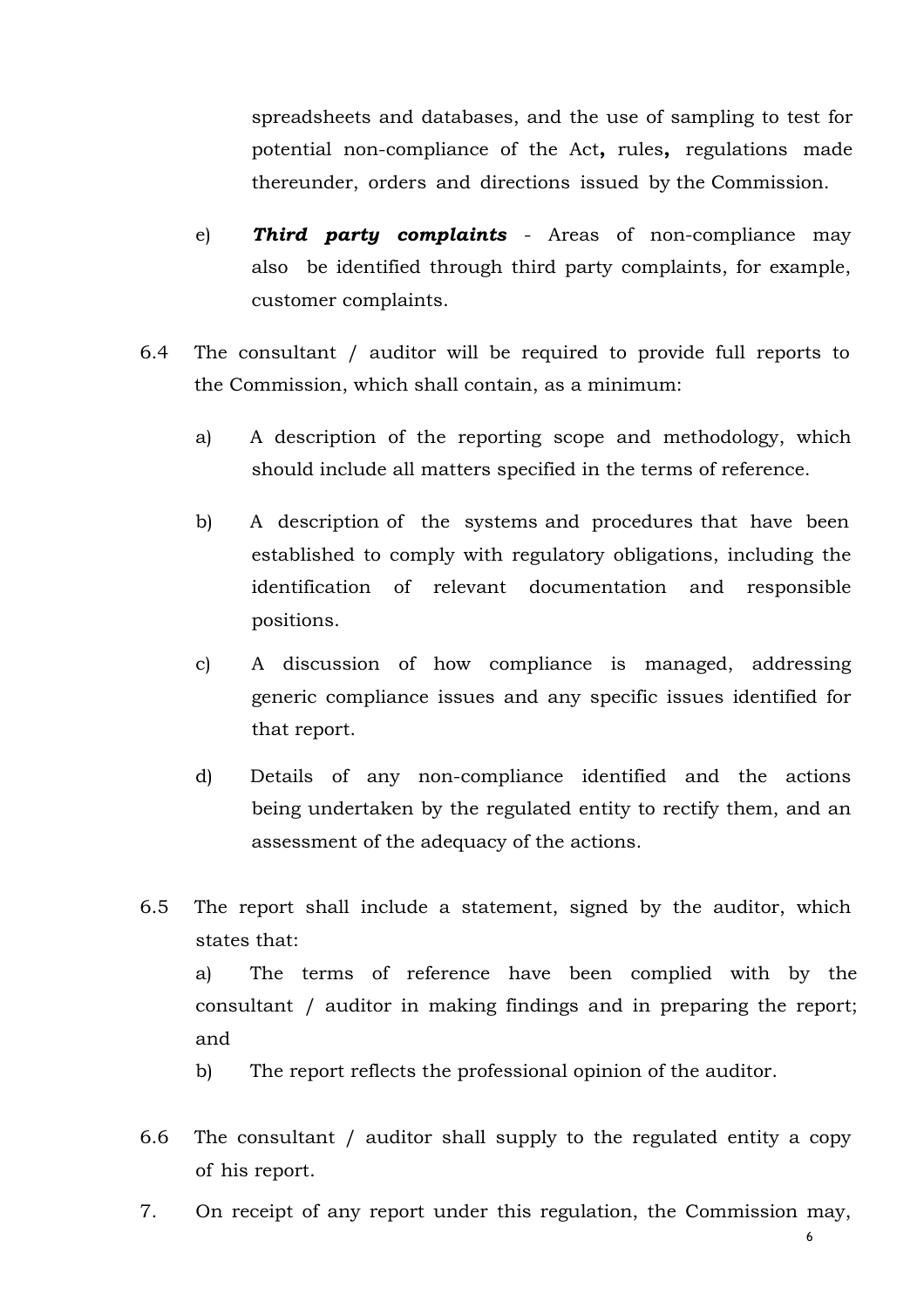after giving such opportunity to the regulated entity, to make a representation in connection with the report as in the opinion of the Commission, seems reasonable, by order in writing take appropriate action under the Act on being satisfied regarding the non-compliance or contravention, as the case may be.

#### **8. POWER TO REMOVE DIFFICULTIES**

If any difficulty arises in giving effect to any of the provisions of this regulation, the Commission may, by general or special order, take suitable action, not being inconsistent with the Act, which appears to the Commission to be necessary or expedient for the purpose of removing the difficulties.

#### **9. POWER TO AMEND**

The Commission may at any time, amend any provisions of this Regulation.

#### **10. ORDERS AND PRACTICE DIRECTIONS**

Subject to the provisions of the Act, the Commission may from time to time issue orders, and practice directions in regard to the implementation of this Regulation.

#### **11. Savings**

The entrusting of any consultation or auditing work of regulated entities done earlier by the Commission for providing advice or auditing of the work with regard to compliance of Act, Rules and Regulations respectively, made before coming into force of the Telangana State Electricity Regulatory Commission (Compliance Audit) Regulation, 2015 shall continue to be governed by the provisions of the earlier that is regulation No. 6 of 2013 as adopted by the Commission in Regulation No.1 of 2014 notified by the Commission.